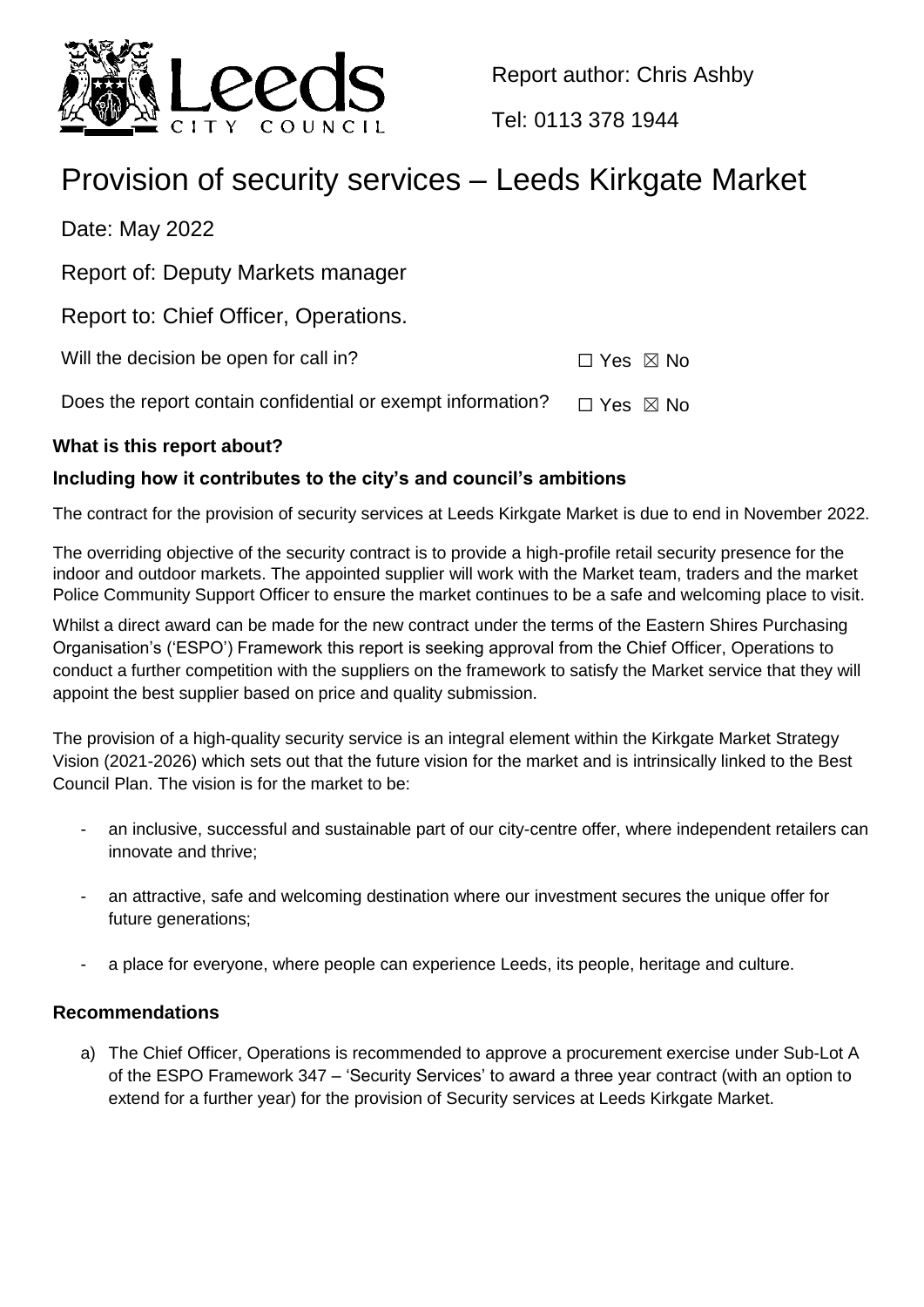## **Why is the proposal being put forward?**

1. Whilst there is an option to make a direct contract award through the framework based on prices and information already submitted the preference is to run a further competition to satisfy the Market service that they will appoint the best supplier within the framework based on price and quality submission.

#### *(a) Price*

The price element of the evaluation will be scored based on the overall contract value. Bidders will be asked to submit an hourly rate price for the following:

- (i) Hourly rate per officer for the standard hours
- (ii) Enhanced rate for any additional hours
- (iii) Senior guard rate for the standard hours

The bidder with the lowest total cost will score the highest in the price evaluation.

*(b) Quality* 

The framework suppliers were assessed on a 50/50 split between price and non-price criteria when they were appointed to the framework. The further competition will evaluate responses to questions under the ESPO non price headings of: skill level of staff, level of resources available, contract implementation plan, covering absenteeism and added value. The evaluation ratio for the further competition will be 50% price and 50% quality, 30% quality will be an evaluation of the responses to these questions. 10% of the quality criteria will be reserved for assessment of Social Value offers.

## **What impact will this proposal have?**

| Wards affected: Little London, City Centre and Woodhouse. |            |                |  |
|-----------------------------------------------------------|------------|----------------|--|
| Have ward members been consulted?                         | $\Box$ Yes | $\boxtimes$ No |  |

2. The proposal detailed within this report will ensure the best security supplier from within the existing framework, based on price and quality, is awarded the contract. The appointed supplier will work with the Market team, traders and the market Police Community Support Officer to ensure the market continues to be a safe and welcoming place to visit.

#### **What consultation and engagement has taken place?**

3. Full consultation will be undertaken with the incumbent supplier and the incoming supplier to ensure a smooth transition between the end of the existing contract and the commencement of the new contract including adherence to all Transfer of Undertakings (Protection of Employment) regulations (TUPE) arrangements.

#### **What are the resource implications?**

4. The estimated value for the contract over the four years is c£380k excluding any annual increases because of pay awards to the security officer and increases to the Minimum or National Living wage. The cost of the contract is recharged to the Market traders via their service charge rental agreements and the Market service's operating budgets.

#### **What are the legal implications?**

- 5. As the total estimated cost for the duration of the contract is c£380k it is therefore a Significant Operational decision and is not subject to call-in.
- 6. In line with Contract Procedure Rule 9.1 and 9.2 this is a High Value Procurement